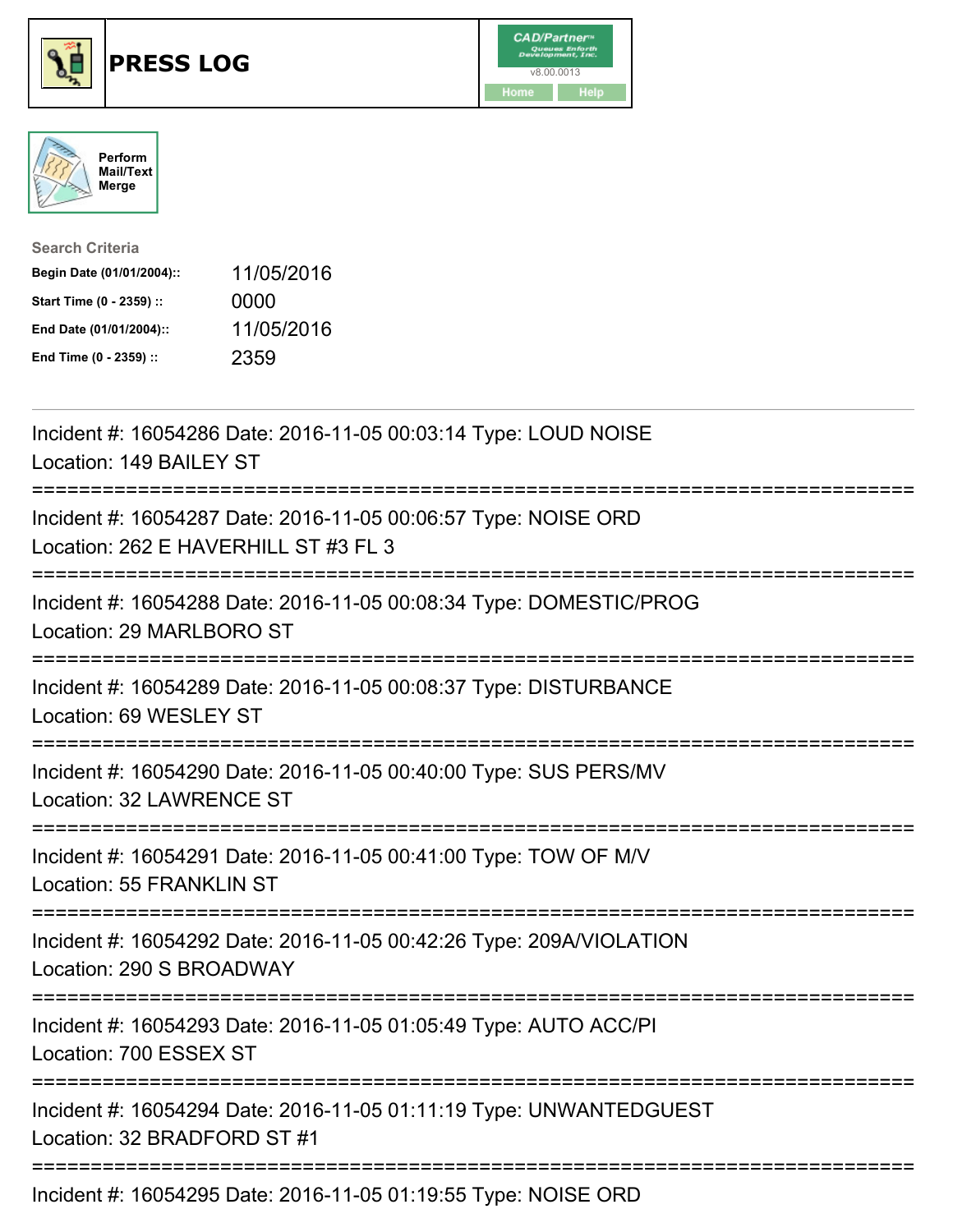Location: 6 PACKARD ST =========================================================================== Incident #: 16054296 Date: 2016-11-05 01:29:03 Type: FIGHT Location: 112 MARSTON ST #112 =========================================================================== Incident #: 16054297 Date: 2016-11-05 01:52:20 Type: FIGHT Location: ELITE LOUNGE / 333 COMMON ST =========================================================================== Incident #: 16054298 Date: 2016-11-05 01:55:27 Type: M/V STOP Location: CROSS ST =========================================================================== Incident #: 16054299 Date: 2016-11-05 02:02:50 Type: DOMESTIC/PROG Location: 10 GRAFTON ST FL 3 =========================================================================== Incident #: 16054300 Date: 2016-11-05 02:16:24 Type: M/V STOP Location: ESSEX ST & HAMPSHIRE ST =========================================================================== Incident #: 16054301 Date: 2016-11-05 02:18:44 Type: M/V STOP Location: COMMON ST =========================================================================== Incident #: 16054302 Date: 2016-11-05 02:20:06 Type: AUTO ACC/PI Location: BERKELEY ST & E HAVERHILL ST =========================================================================== Incident #: 16054304 Date: 2016-11-05 02:23:49 Type: NOISE ORD Location: 138 BENNINGTON ST =========================================================================== Incident #: 16054303 Date: 2016-11-05 02:24:12 Type: GANG Location: SAM'S FOOD STORE / 389 BROADWAY =========================================================================== Incident #: 16054305 Date: 2016-11-05 02:25:26 Type: AUTO ACC/UNK PI Location: 1 MILL ST =========================================================================== Incident #: 16054306 Date: 2016-11-05 02:25:44 Type: DOMESTIC/PROG Location: 252 S BROADWAY =========================================================================== Incident #: 16054307 Date: 2016-11-05 02:38:05 Type: NOISE ORD Location: 127 BENNINGTON ST FL 2 =========================================================================== Incident #: 16054308 Date: 2016-11-05 02:50:53 Type: DISTURBANCE Location: 69 PARKER ===========================================================================

Incident #: 16054309 Date: 2016-11-05 02:58:35 Type: M/V STOP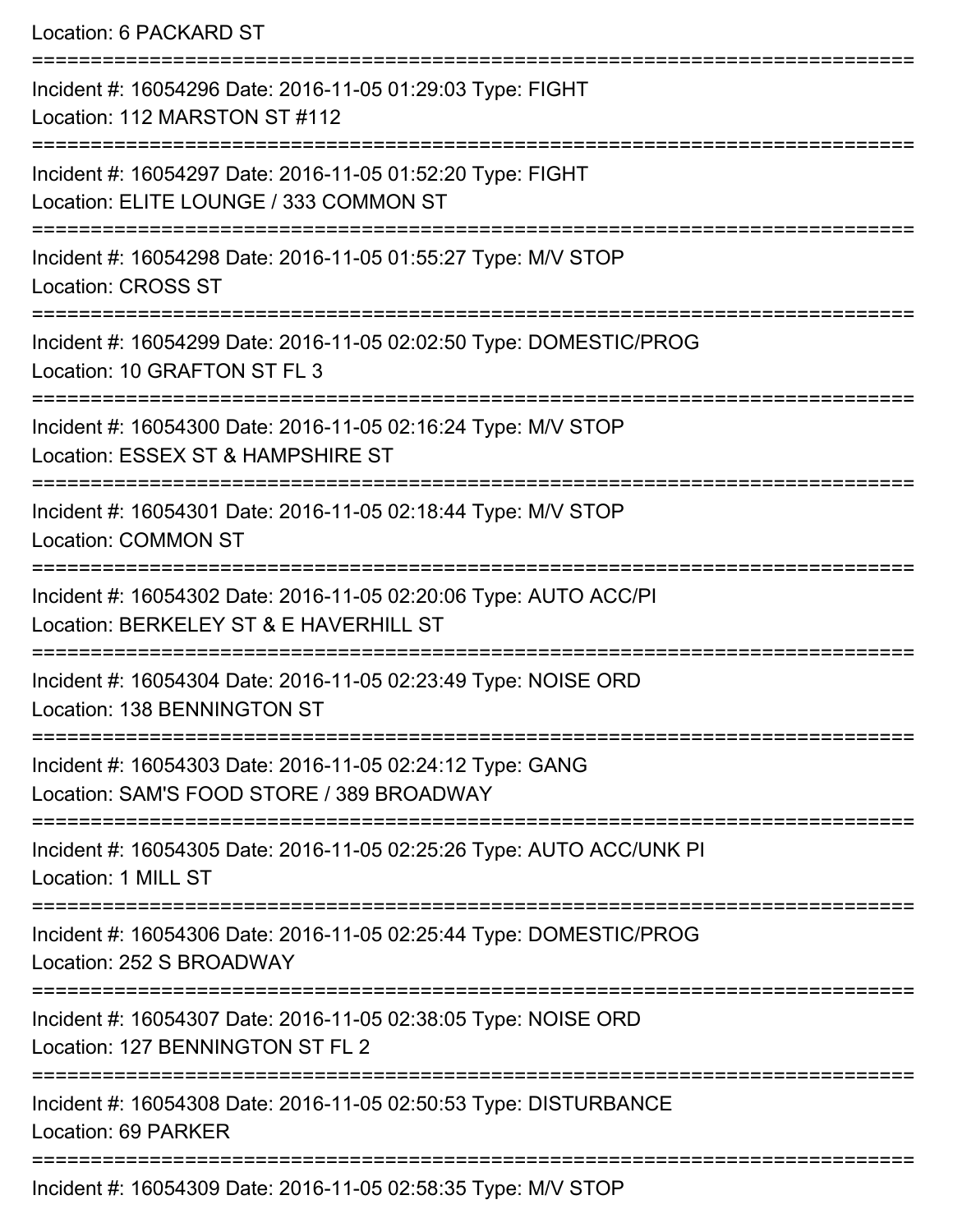| Incident #: 16054310 Date: 2016-11-05 03:03:02 Type: HIT & RUN M/V<br>Location: ALLEN ST & GENERAL ST |
|-------------------------------------------------------------------------------------------------------|
| Incident #: 16054311 Date: 2016-11-05 03:06:02 Type: NOISE ORD<br>Location: 127 BENNINGTON ST         |
| Incident #: 16054312 Date: 2016-11-05 03:12:19 Type: NOISE ORD<br>Location: 12 DIAMOND ST #11         |
| Incident #: 16054313 Date: 2016-11-05 03:15:59 Type: M/V STOP<br>Location: BROADWAY & ESSEX ST        |
| Incident #: 16054314 Date: 2016-11-05 03:26:32 Type: NOISE ORD<br>Location: 40 UNION ST               |
| Incident #: 16054315 Date: 2016-11-05 03:42:47 Type: BUILDING CHK<br>Location: 2 APPLETON ST          |
| Incident #: 16054317 Date: 2016-11-05 03:49:02 Type: DEATH SUDDEN<br><b>Location: 1 GENERAL ST</b>    |
| Incident #: 16054316 Date: 2016-11-05 03:50:54 Type: FIGHT<br>Location: 17 BROOK ST                   |
| Incident #: 16054318 Date: 2016-11-05 03:58:51 Type: DRUG OVERDOSE<br>Location: 118 JACKSON ST        |
| Incident #: 16054319 Date: 2016-11-05 04:00:45 Type: MV/BLOCKING<br>Location: 10 MORTON ST            |
| Incident #: 16054320 Date: 2016-11-05 04:04:30 Type: ASSSIT AMBULANC<br>Location: 129 WATER ST FL 2   |
| Incident #: 16054321 Date: 2016-11-05 04:06:39 Type: DK (DRUNK)<br>Location: HESS / 500 S UNION ST    |
| Incident #: 16054322 Date: 2016-11-05 04:11:31 Type: UNWANTEDGUEST<br>Location: 2 SALEM ST #A         |
| Incident #: 16054323 Date: 2016-11-05 04:35:13 Type: M/V STOP                                         |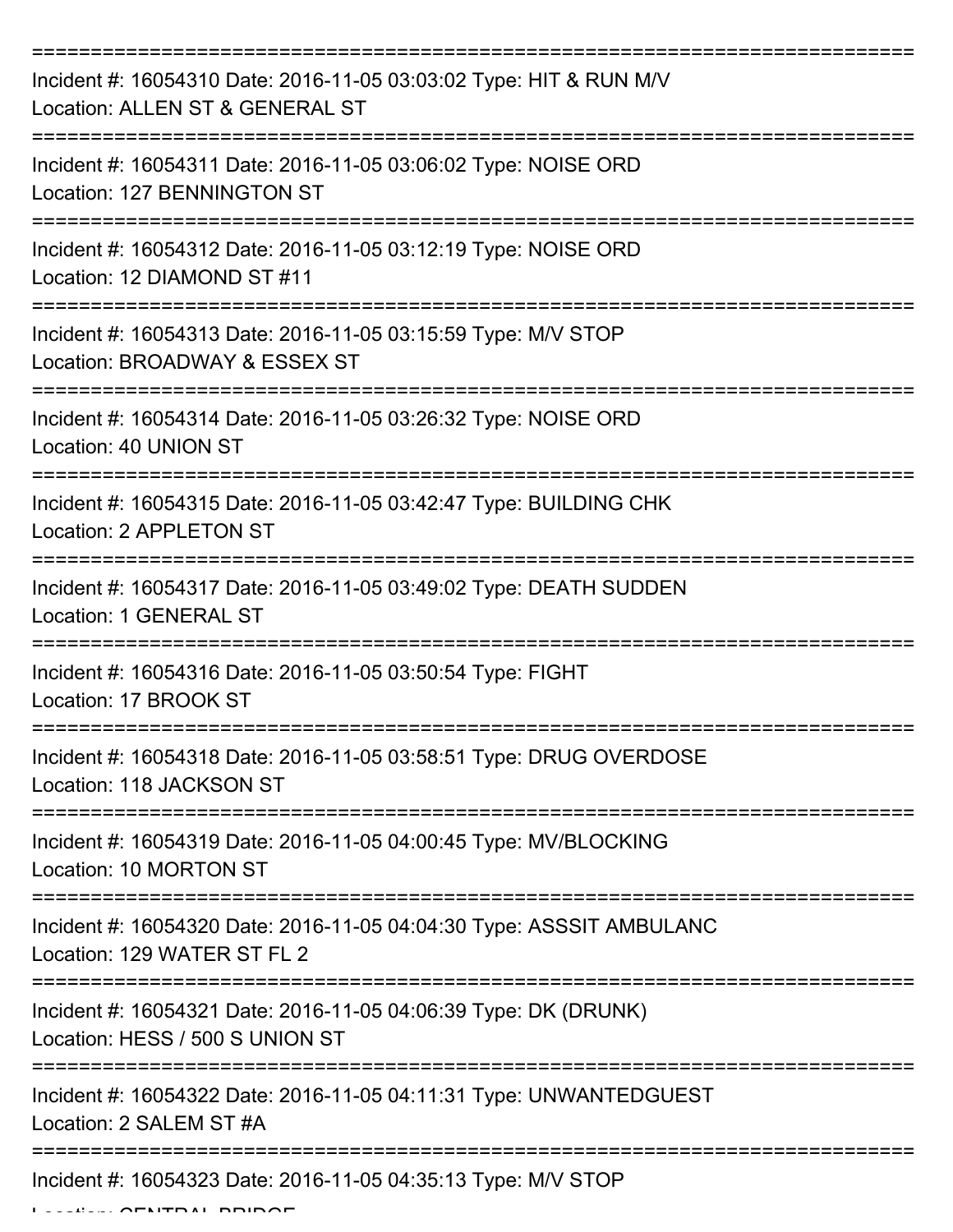| Incident #: 16054324 Date: 2016-11-05 04:49:41 Type: UNWANTEDGUEST<br>Location: 2 SALEM ST #A                              |
|----------------------------------------------------------------------------------------------------------------------------|
| Incident #: 16054325 Date: 2016-11-05 05:35:46 Type: MEDIC SUPPORT<br>Location: 6 MARTHA LN                                |
| Incident #: 16054326 Date: 2016-11-05 05:39:33 Type: TRESPASSING<br>Location: 53 BELLEVUE ST                               |
| Incident #: 16054327 Date: 2016-11-05 05:49:53 Type: ALARM/BURG<br>Location: NE CONF OF UNITED METHODIST / 276 ESSEX ST    |
| Incident #: 16054329 Date: 2016-11-05 06:16:09 Type: MEDIC SUPPORT<br>Location: 129 BROOKFIELD ST FL 2<br>===============  |
| Incident #: 16054328 Date: 2016-11-05 06:16:27 Type: ALARMS<br>Location: 534 S UNION ST                                    |
| Incident #: 16054330 Date: 2016-11-05 06:34:41 Type: MEDIC SUPPORT<br>Location: 282 HIGH ST FL 1<br>============           |
| Incident #: 16054331 Date: 2016-11-05 06:38:24 Type: LARCENY/PAST<br>Location: 6 MARTHA LN                                 |
| Incident #: 16054332 Date: 2016-11-05 07:22:13 Type: PARK & WALK<br>Location: BROADWAY                                     |
| Incident #: 16054333 Date: 2016-11-05 07:32:27 Type: TOW/REPOSSED<br>Location: 108 RIVER POINTE WY #521                    |
| Incident #: 16054334 Date: 2016-11-05 07:49:56 Type: AUTO ACC/NO PI<br>Location: LAWRENCE BOYS + GIRLS CLUB / 136 WATER ST |
| Incident #: 16054335 Date: 2016-11-05 08:04:37 Type: ALARM/BURG<br>Location: CITY HALL / 200 COMMON ST                     |
| Incident #: 16054337 Date: 2016-11-05 08:05:51 Type: ALARMS<br>Location: 208 MERRIMACK ST FL 2                             |
| Incident #: 16054336 Date: 2016-11-05 08:07:04 Type: M/V STOP                                                              |

Location: 360 BROADWAY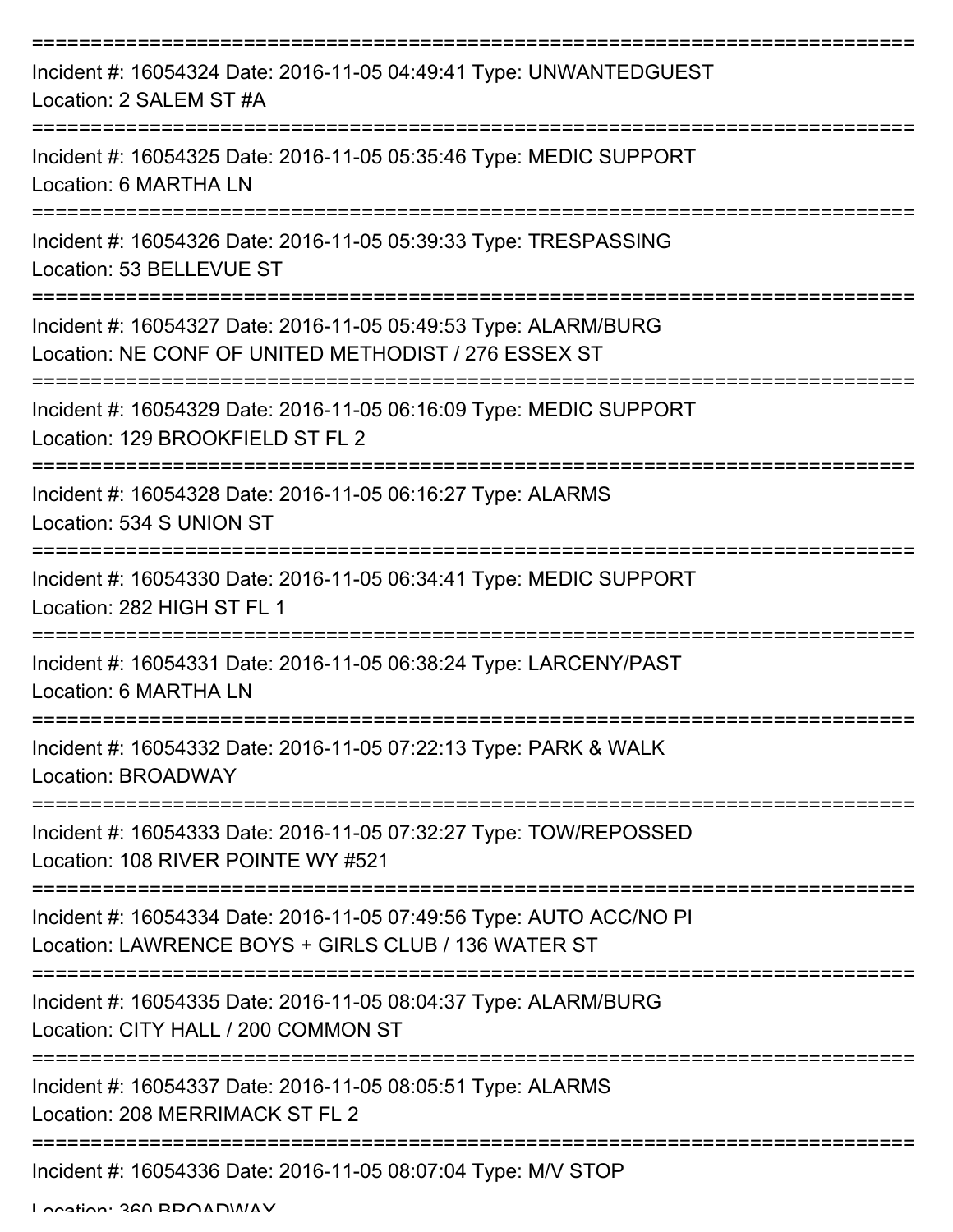| Incident #: 16054338 Date: 2016-11-05 08:09:34 Type: M/V STOP<br>Location: ACTON ST & BROADWAY                        |
|-----------------------------------------------------------------------------------------------------------------------|
| Incident #: 16054339 Date: 2016-11-05 08:12:27 Type: M/V STOP<br>Location: CENTRAL BRIDGE / 0 MERRIMACK ST            |
| Incident #: 16054340 Date: 2016-11-05 08:14:44 Type: M/V STOP<br>Location: COMMON ST & NEWBURY ST                     |
| Incident #: 16054341 Date: 2016-11-05 08:20:14 Type: M/V STOP<br><b>Location: MCFARLIN CT</b>                         |
| Incident #: 16054342 Date: 2016-11-05 08:21:26 Type: ALARMS<br>Location: 525 ESSEX ST                                 |
| Incident #: 16054343 Date: 2016-11-05 08:24:30 Type: M/V STOP<br>Location: LEBANON ST & WHITE ST                      |
| Incident #: 16054344 Date: 2016-11-05 09:18:37 Type: DOMESTIC/PROG<br>Location: 83 ALLSTON ST                         |
| Incident #: 16054345 Date: 2016-11-05 09:52:17 Type: M/V STOP<br>Location: LEBANON ST & HAMPSHIRE ST                  |
| Incident #: 16054346 Date: 2016-11-05 09:53:13 Type: ALARM/BURG<br>Location: ADULT LEARNING CENTER / 147 HAVERHILL ST |
| Incident #: 16054347 Date: 2016-11-05 09:57:27 Type: DK (DRUNK)<br>Location: ENGINE HOUSE / PARK ST & SPRUCE ST       |
| Incident #: 16054348 Date: 2016-11-05 10:02:19 Type: AUTO ACC/PI<br>Location: BROADWAY & TREMONT ST                   |
| Incident #: 16054349 Date: 2016-11-05 10:06:45 Type: PARK & WALK<br>Location: BROADWAY                                |
| Incident #: 16054350 Date: 2016-11-05 10:21:45 Type: M/V STOP<br>Location: 121 WEST ST                                |
| Incident #: 16054351 Date: 2016-11-05 10:45:04 Type: ALARM/BURG<br>Location: PARTHUM SCHOOL / 255 E HAVERHILL ST      |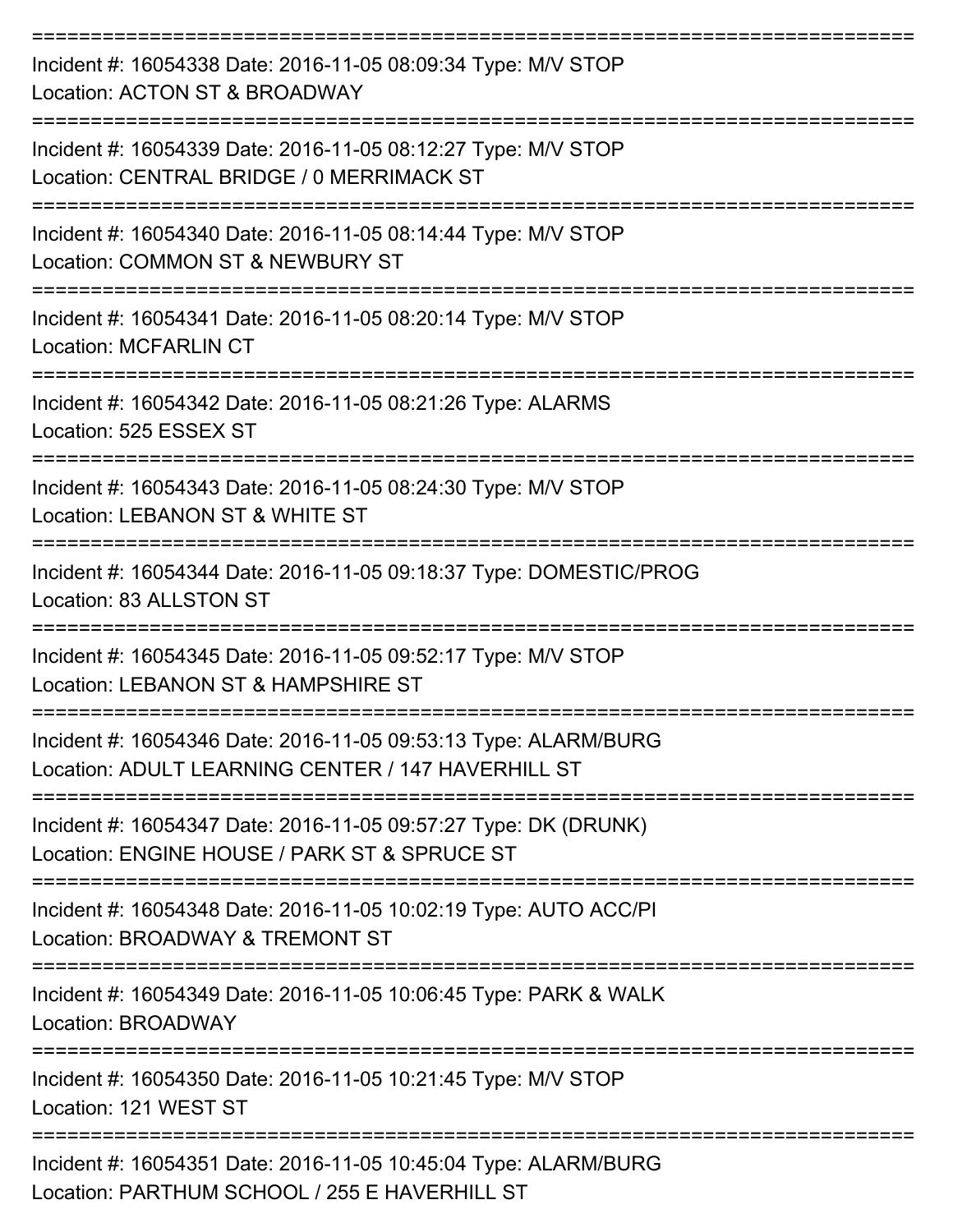| Incident #: 16054352 Date: 2016-11-05 10:52:08 Type: ALARM/BURG<br>Location: ADULT LEARNING CENTER / 147 HAVERHILL ST            |
|----------------------------------------------------------------------------------------------------------------------------------|
| :=====================================<br>Incident #: 16054353 Date: 2016-11-05 10:55:33 Type: PARK & WALK<br>Location: BROADWAY |
| Incident #: 16054354 Date: 2016-11-05 11:11:14 Type: M/V STOP<br>Location: 121 ESSEX ST                                          |
| Incident #: 16054355 Date: 2016-11-05 11:24:38 Type: SHOPLIFTING<br>Location: DEMOULAS MARKET / 700 ESSEX ST                     |
| Incident #: 16054356 Date: 2016-11-05 11:31:08 Type: MEDIC SUPPORT<br>Location: 104 EXETER ST                                    |
| Incident #: 16054357 Date: 2016-11-05 11:42:14 Type: AUTO ACC/NO PI<br>Location: 131 S BROADWAY                                  |
| Incident #: 16054358 Date: 2016-11-05 11:43:55 Type: M/V STOP<br>Location: BROADWAY & BRADFORD ST<br>===============             |
| ================<br>Incident #: 16054359 Date: 2016-11-05 11:48:38 Type: KEEP PEACE<br>Location: 87 E HAVERHILL ST               |
| Incident #: 16054360 Date: 2016-11-05 12:17:48 Type: HIT & RUN M/V<br>Location: LAWRENCE ST & STEARNS AV                         |
| Incident #: 16054361 Date: 2016-11-05 12:44:36 Type: DISTURBANCE<br>Location: PERALTA MARKET / 165 ESSEX ST                      |
| Incident #: 16054362 Date: 2016-11-05 12:45:05 Type: FRAUD<br>Location: 8 WASHINGTON WY                                          |
| Incident #: 16054363 Date: 2016-11-05 12:49:52 Type: GENERAL SERV<br>Location: 1095 ESSEX ST                                     |
| Incident #: 16054364 Date: 2016-11-05 13:02:10 Type: DK (DRUNK)<br>Location: TRIPOLI BAKERY INC / 106 COMMON ST                  |
| Incident #: 16054366 Date: 2016-11-05 13:02:10 Type: GENERAL SERV<br>Location: 3 PEARL AV                                        |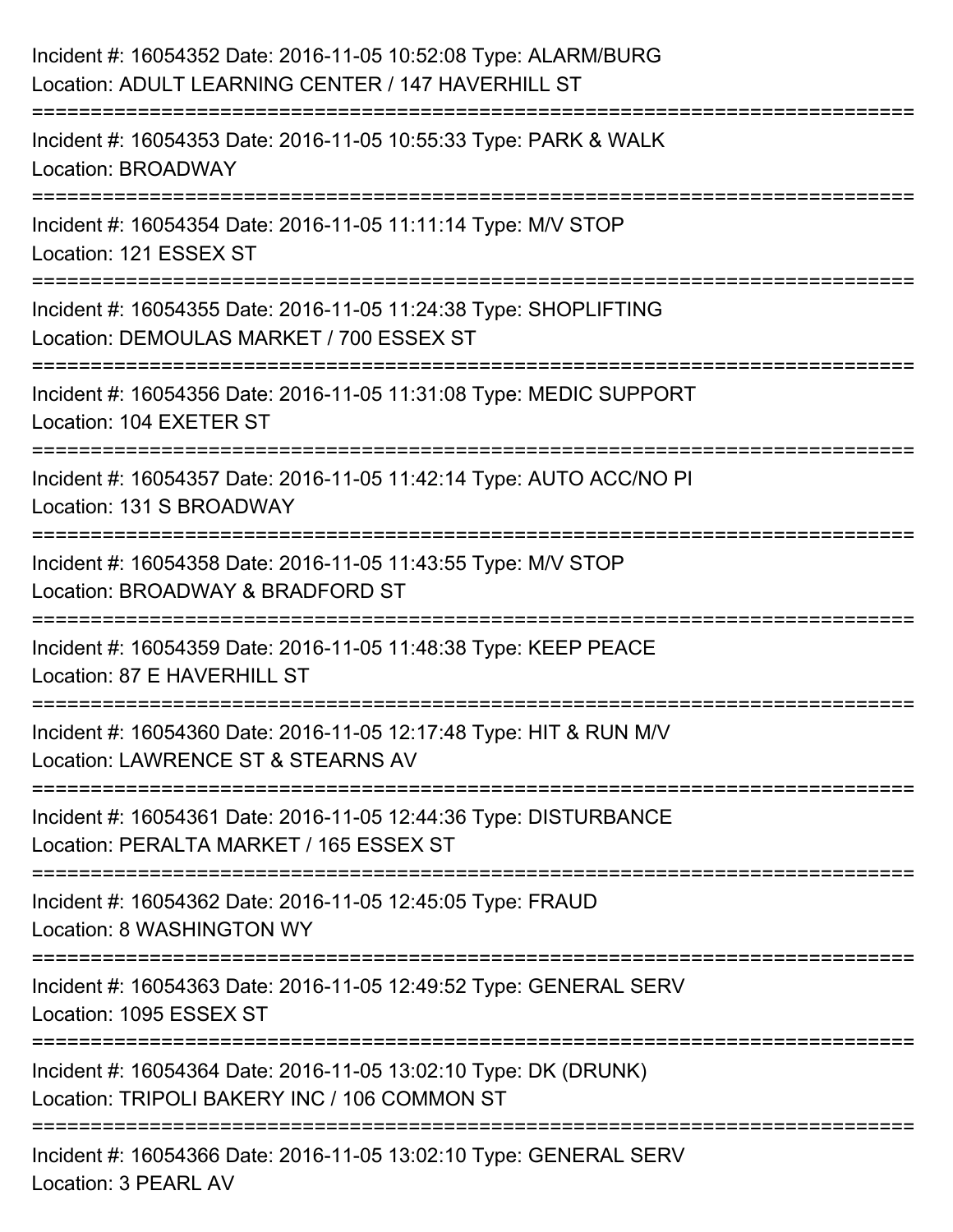| Incident #: 16054365 Date: 2016-11-05 13:02:56 Type: AUTO ACC/NO PI<br>Location: CORNISH ST & MONTGOMERY ST                   |
|-------------------------------------------------------------------------------------------------------------------------------|
| :=====================<br>Incident #: 16054367 Date: 2016-11-05 13:09:55 Type: DRUG OVERDOSE<br>Location: 101 AMESBURY ST     |
| Incident #: 16054368 Date: 2016-11-05 13:13:55 Type: SUS PERS/MV<br>Location: 109 SHAWSHEEN RD<br>:=========================  |
| Incident #: 16054369 Date: 2016-11-05 13:26:27 Type: GUN CALL<br>Location: AAA / 155 PARKER ST                                |
| Incident #: 16054370 Date: 2016-11-05 13:30:37 Type: MAL DAMAGE<br>Location: 42 SUMMER ST                                     |
| Incident #: 16054371 Date: 2016-11-05 14:12:08 Type: UNWANTEDGUEST<br>Location: 394 LOWELL ST                                 |
| Incident #: 16054372 Date: 2016-11-05 14:19:59 Type: MEDIC SUPPORT<br>Location: BROADWAY & ESSEX ST                           |
| Incident #: 16054373 Date: 2016-11-05 14:34:33 Type: SUS PERS/MV<br>Location: 133 MARGIN ST                                   |
| Incident #: 16054374 Date: 2016-11-05 14:54:33 Type: SUS PERS/MV<br>Location: CROSS ST & MANCHESTER ST                        |
| Incident #: 16054376 Date: 2016-11-05 15:07:58 Type: HIT & RUN M/V<br>Location: 6 OAK ST<br>--------------------------------- |
| Incident #: 16054375 Date: 2016-11-05 15:09:16 Type: M/V STOP<br>Location: EVERETTE ST & BELKNAP ST                           |
| Incident #: 16054377 Date: 2016-11-05 15:17:36 Type: WARRANT SERVE<br>Location: 55 SPRINGFIELD ST                             |
| Incident #: 16054378 Date: 2016-11-05 15:19:21 Type: M/V STOP<br>Location: BROADWAY & PARK ST                                 |
| Incident #: 16054379 Date: 2016-11-05 15:22:15 Type: M/V STOP<br>Location: HAMPSHIRE ST & LOWELL ST                           |

===========================================================================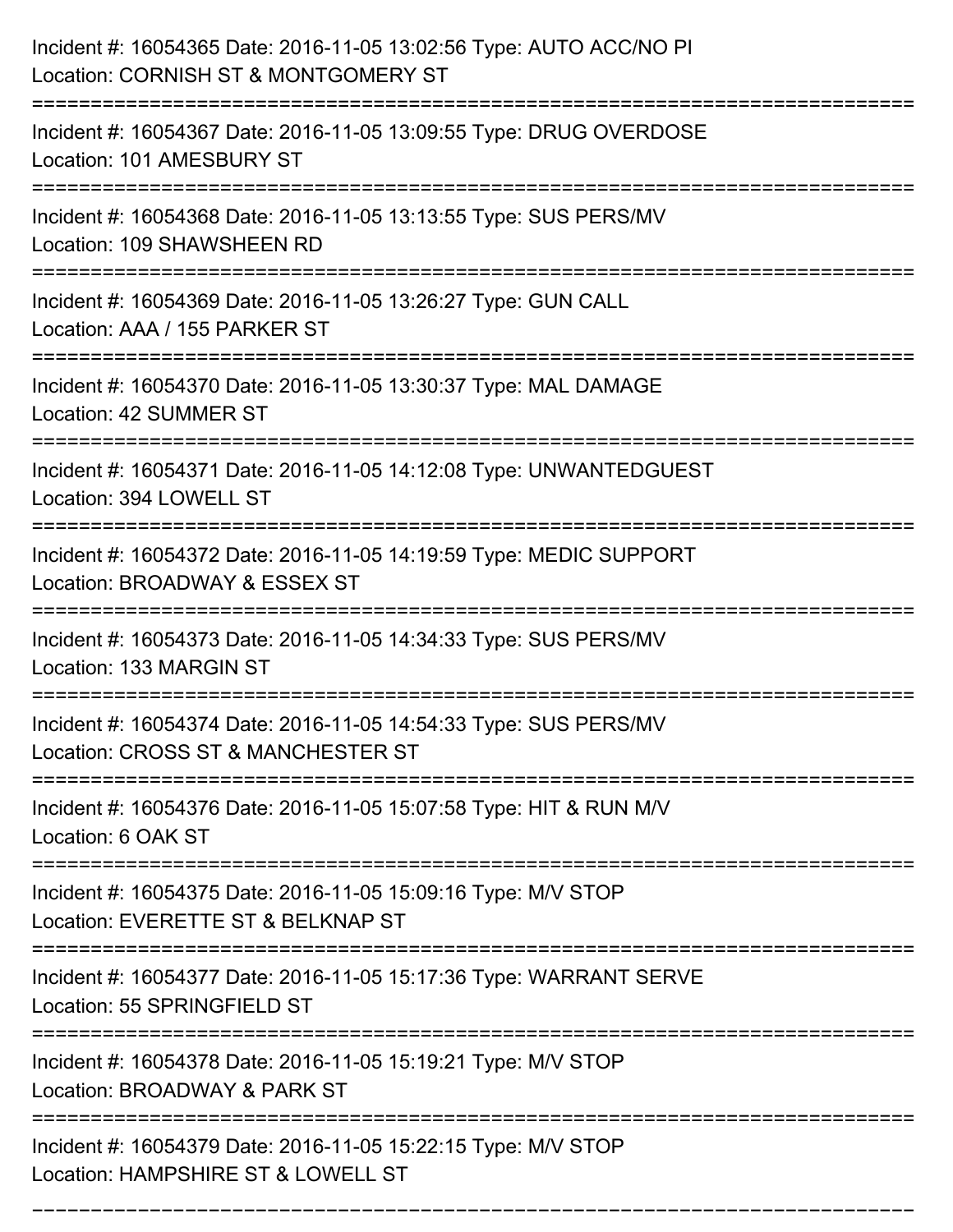| Incident #: 16054380 Date: 2016-11-05 15:23:37 Type: M/V STOP<br>Location: MANCHESTER ST & WEST ST<br>===============================    |
|------------------------------------------------------------------------------------------------------------------------------------------|
| Incident #: 16054381 Date: 2016-11-05 15:27:01 Type: M/V STOP<br>Location: 530 BROADWAY                                                  |
| Incident #: 16054382 Date: 2016-11-05 15:30:08 Type: AUTO ACC/PED<br>Location: 163 E HAVERHILL ST<br>=================================== |
| Incident #: 16054383 Date: 2016-11-05 15:33:27 Type: M/V STOP<br>Location: 530 BROADWAY                                                  |
| Incident #: 16054384 Date: 2016-11-05 15:50:42 Type: EXTRA SURVEIL<br><b>Location: DURSO AVE</b>                                         |
| Incident #: 16054385 Date: 2016-11-05 15:55:04 Type: M/V STOP<br>Location: DUNKIN DONUTS / 99 WINTHROP AV<br>=========================== |
| Incident #: 16054386 Date: 2016-11-05 16:10:25 Type: M/V STOP<br>Location: BROADWAY & CONCORD ST                                         |
| Incident #: 16054387 Date: 2016-11-05 16:35:01 Type: M/V STOP<br>Location: BROADWAY & CONCORD ST                                         |
| Incident #: 16054388 Date: 2016-11-05 16:39:09 Type: AUTO ACC/UNK PI<br>Location: 239 BROADWAY                                           |
| Incident #: 16054389 Date: 2016-11-05 16:46:38 Type: ALARM/BURG<br>Location: TOUMA RESIDENCE / 320 E HAVERHILL ST                        |
| Incident #: 16054390 Date: 2016-11-05 16:50:04 Type: SUS PERS/MV<br>Location: 333 HOWARD ST                                              |
| Incident #: 16054391 Date: 2016-11-05 16:50:12 Type: M/V STOP<br>Location: BROADWAY & CONCORD ST                                         |
| Incident #: 16054392 Date: 2016-11-05 16:55:06 Type: MEDIC SUPPORT<br>Location: FAMILY DOLLAR / 63 WINTHROP AV                           |
| Incident #: 16054393 Date: 2016-11-05 16:57:33 Type: AUTO ACC/NO PI<br>Location: 696 ESSEX ST                                            |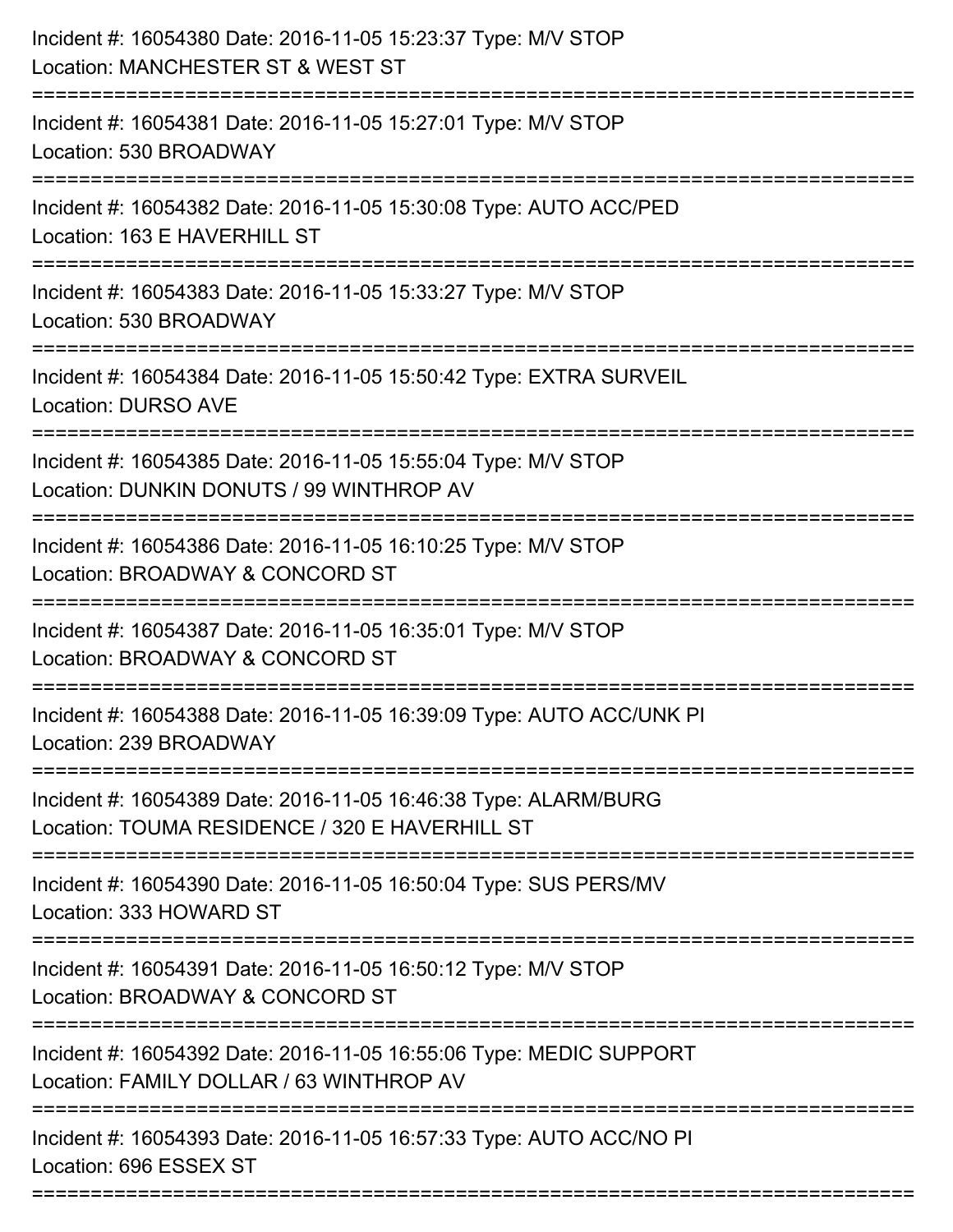Location: 44 ALBION ST

| Incident #: 16054395 Date: 2016-11-05 17:21:27 Type: SUS PERS/MV<br>Location: NEWTON ST & SALEM ST                                                           |
|--------------------------------------------------------------------------------------------------------------------------------------------------------------|
| Incident #: 16054396 Date: 2016-11-05 17:26:47 Type: M/V STOP<br>Location: BROADWAY & LOWELL ST                                                              |
| Incident #: 16054397 Date: 2016-11-05 17:35:09 Type: M/V STOP<br>Location: BROADWAY & LOWELL ST                                                              |
| Incident #: 16054398 Date: 2016-11-05 17:38:49 Type: M/V STOP<br>Location: 237 BRUCE ST                                                                      |
| Incident #: 16054399 Date: 2016-11-05 17:42:10 Type: M/V STOP<br>Location: CARVER ST & SHATTUCK ST                                                           |
| Incident #: 16054400 Date: 2016-11-05 17:43:42 Type: M/V STOP<br>Location: BROADWAY & TREMONT ST                                                             |
| Incident #: 16054401 Date: 2016-11-05 17:46:03 Type: AUTO ACC/NO PI<br>Location: SEVEN ELEVEN / 370 BROADWAY                                                 |
| Incident #: 16054402 Date: 2016-11-05 17:53:24 Type: M/V STOP<br>Location: BELMONT ST & ERVING AV                                                            |
| Incident #: 16054403 Date: 2016-11-05 17:58:54 Type: MEDIC SUPPORT<br>Location: 53 DANA ST                                                                   |
| ====================<br>=================================<br>Incident #: 16054404 Date: 2016-11-05 17:59:54 Type: M/V STOP<br>Location: BROADWAY & LOWELL ST |
| Incident #: 16054405 Date: 2016-11-05 18:01:09 Type: M/V STOP<br>Location: 30 KENDRICK ST                                                                    |
| Incident #: 16054406 Date: 2016-11-05 18:05:27 Type: ALARM/BURG<br>Location: LAWRENCE HIGH SCHOOL / 70 N PARISH RD                                           |
| Incident #: 16054407 Date: 2016-11-05 18:06:13 Type: NOISE ORD<br>Location: 34 PARKER ST                                                                     |
|                                                                                                                                                              |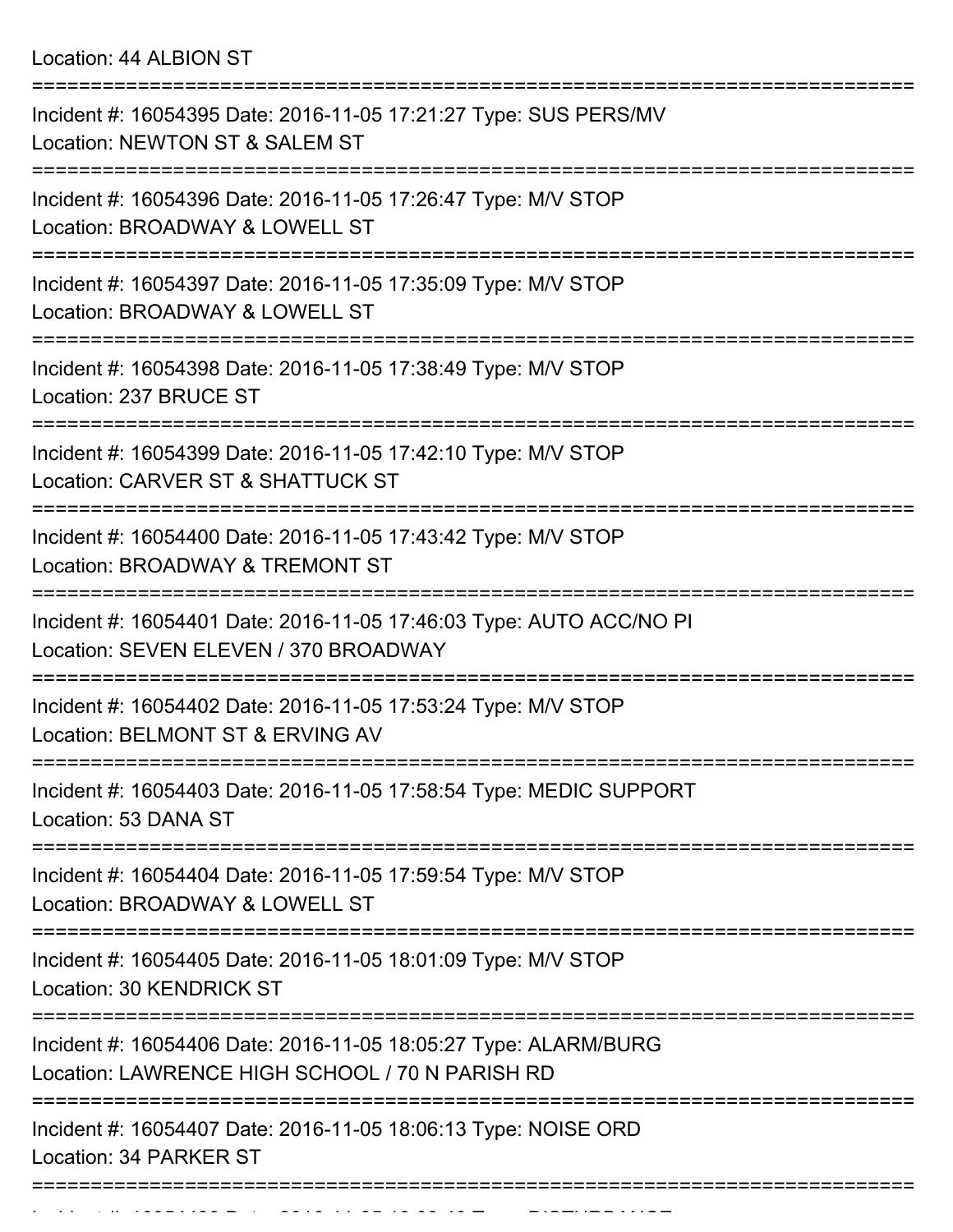Location: WENDY'S / 99 WINTHROP AV

| Incident #: 16054409 Date: 2016-11-05 18:16:25 Type: AUTO ACC/NO PI<br>Location: HAFFNER'S GAS STATION / 69 PARKER ST |
|-----------------------------------------------------------------------------------------------------------------------|
| Incident #: 16054410 Date: 2016-11-05 18:16:39 Type: LARCENY/MV/PAST<br>Location: 212 PARK ST                         |
| Incident #: 16054411 Date: 2016-11-05 18:21:13 Type: 209A/VIOLATION<br>Location: 677 ESSEX ST #321                    |
| Incident #: 16054412 Date: 2016-11-05 18:24:07 Type: MISSING PERS<br>Location: 805 ESSEX ST                           |
| Incident #: 16054413 Date: 2016-11-05 18:27:21 Type: ROBBERY ARMED<br>Location: 157 LAWRENCE ST                       |
| Incident #: 16054414 Date: 2016-11-05 18:32:10 Type: DOMESTIC/PROG<br>Location: CAP / 7 BROADWAY                      |
| Incident #: 16054415 Date: 2016-11-05 18:37:01 Type: M/V STOP<br>Location: DURHAM ST & S BROADWAY                     |
| Incident #: 16054416 Date: 2016-11-05 18:40:15 Type: SHOPLIFTING<br>Location: CVS PHARMACY / 266 BROADWAY             |
| Incident #: 16054417 Date: 2016-11-05 18:42:52 Type: M/V STOP<br>Location: ERVING AV & LAWRENCE ST                    |
| Incident #: 16054418 Date: 2016-11-05 18:47:36 Type: NOISE ORD<br>Location: HAFFNERS CAR WASH / 330 S BROADWAY        |
| Incident #: 16054419 Date: 2016-11-05 18:56:47 Type: THREATS<br><b>Location: RIVERVIEW PL</b>                         |
| Incident #: 16054420 Date: 2016-11-05 18:57:14 Type: GENERAL SERV<br>Location: 52 BLANCHARD ST                        |
| Incident #: 16054422 Date: 2016-11-05 19:12:12 Type: CK WELL BEING<br>Location: DOLLAR STORE / 138 S BROADWAY         |
|                                                                                                                       |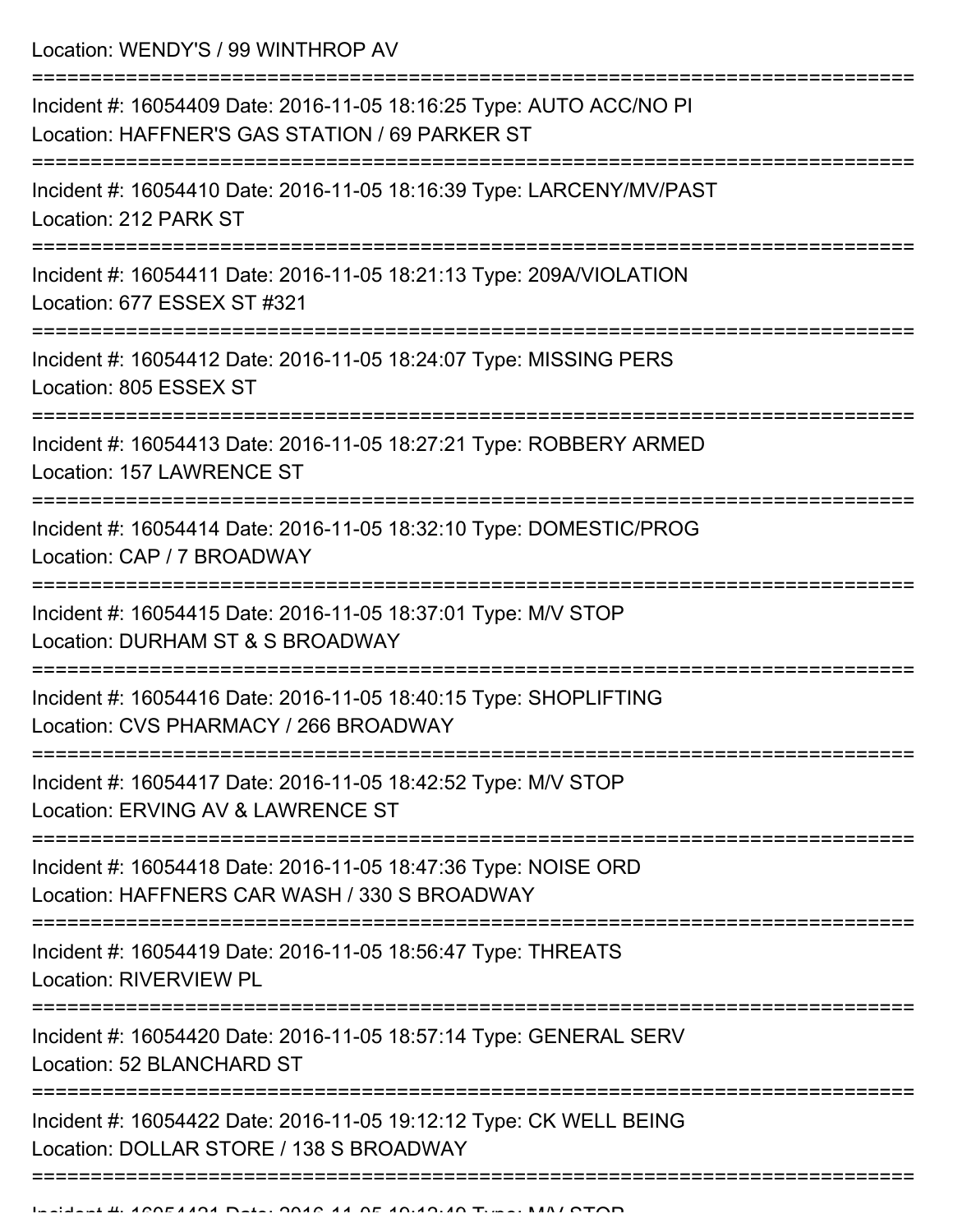| Location: CHESTNUT ST & WHITE ST                                                                                                        |
|-----------------------------------------------------------------------------------------------------------------------------------------|
| Incident #: 16054423 Date: 2016-11-05 19:15:09 Type: M/V STOP<br>Location: PARKER ST & SALEM ST                                         |
| :====================<br>Incident #: 16054424 Date: 2016-11-05 19:16:43 Type: M/V STOP<br>Location: CHESTNUT ST & ELM ST                |
| Incident #: 16054425 Date: 2016-11-05 19:20:52 Type: M/V STOP<br>Location: CHESTNUT ST & ELM ST                                         |
| Incident #: 16054426 Date: 2016-11-05 19:31:23 Type: M/V STOP<br>Location: MERRIMACK ST & S BROADWAY                                    |
| Incident #: 16054427 Date: 2016-11-05 19:36:57 Type: M/V STOP<br>Location: BRADFORD ST & BROADWAY                                       |
| =============================<br>Incident #: 16054428 Date: 2016-11-05 19:38:12 Type: HIT & RUN M/V<br>Location: CHANDLER ST & WATER ST |
| Incident #: 16054429 Date: 2016-11-05 20:00:01 Type: M/V STOP<br>Location: 175 HAVERHILL ST                                             |
| Incident #: 16054430 Date: 2016-11-05 20:05:41 Type: M/V STOP<br>Location: 219 S UNION ST                                               |
| Incident #: 16054431 Date: 2016-11-05 20:06:38 Type: M/V STOP<br>Location: 182 COMMON ST                                                |
| Incident #: 16054432 Date: 2016-11-05 20:11:24 Type: NOISE ORD<br>Location: HAFFNERS CAR WASH / 330 S BROADWAY                          |
| Incident #: 16054433 Date: 2016-11-05 20:18:09 Type: TRESPASSING<br>Location: HAFFNERS CAR WASH / 330 S BROADWAY                        |
| Incident #: 16054435 Date: 2016-11-05 20:35:34 Type: STOL/MV/PAS<br>Location: 1051 ESSEX ST                                             |
| Incident #: 16054434 Date: 2016-11-05 20:38:21 Type: VANDALISM/PROG<br>Location: EVERETT ST & ROWE ST                                   |
| Incident #: 16054436 Date: 2016-11-05 20:48:26 Type: TRESPASSING                                                                        |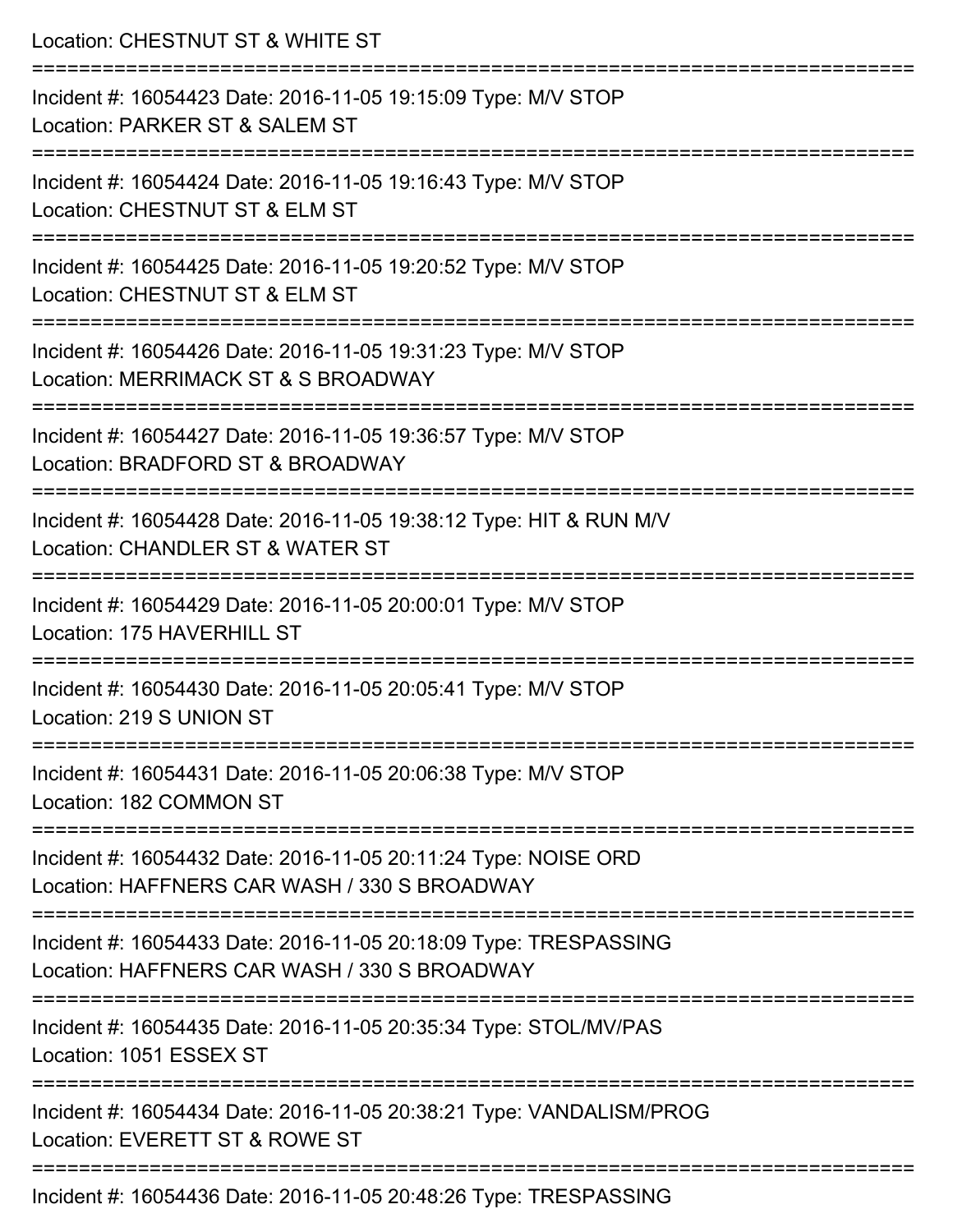| Incident #: 16054437 Date: 2016-11-05 20:55:40 Type: M/V STOP<br>Location: ESSEX ST & LAWRENCE ST                      |
|------------------------------------------------------------------------------------------------------------------------|
| Incident #: 16054438 Date: 2016-11-05 21:10:47 Type: M/V STOP<br>Location: FRANKLIN ST & METHUEN ST                    |
| Incident #: 16054439 Date: 2016-11-05 21:13:52 Type: 911 HANG UP<br><b>Location: 99 NEWBURY ST</b>                     |
| Incident #: 16054440 Date: 2016-11-05 21:19:17 Type: DISTURBANCE<br>Location: 1 TREMONT ST #5                          |
| Incident #: 16054441 Date: 2016-11-05 21:22:38 Type: M/V STOP<br>Location: 119 S BROADWAY                              |
| Incident #: 16054442 Date: 2016-11-05 21:24:09 Type: M/V STOP<br>Location: BROADWAY & ESSEX ST                         |
| Incident #: 16054443 Date: 2016-11-05 21:28:19 Type: UNKNOWN PROB<br>Location: BOXFORD ST & WINTHROP AV                |
| Incident #: 16054444 Date: 2016-11-05 21:29:56 Type: LOUD NOISE<br>Location: 239 FARNHAM ST #15 FL 3                   |
| Incident #: 16054445 Date: 2016-11-05 21:34:50 Type: MAN DOWN<br>Location: 9 MORAN CT                                  |
| Incident #: 16054446 Date: 2016-11-05 21:41:27 Type: DISORDERLY<br>Location: 550 S UNION ST FL 3                       |
| Incident #: 16054447 Date: 2016-11-05 22:00:09 Type: TOW OF M/V<br>Location: LAWRENCE POLICE DEPARTMENT / 90 LOWELL ST |
| Incident #: 16054448 Date: 2016-11-05 22:02:42 Type: ALARM/BURG<br>Location: 61 WARREN ST #A                           |
| Incident #: 16054449 Date: 2016-11-05 22:02:46 Type: NOISE ORD<br>Location: 35 BOWDOIN ST                              |
| Incident #: 16054451 Date: 2016-11-05 22:22:03 Type: DISTURBANCE                                                       |